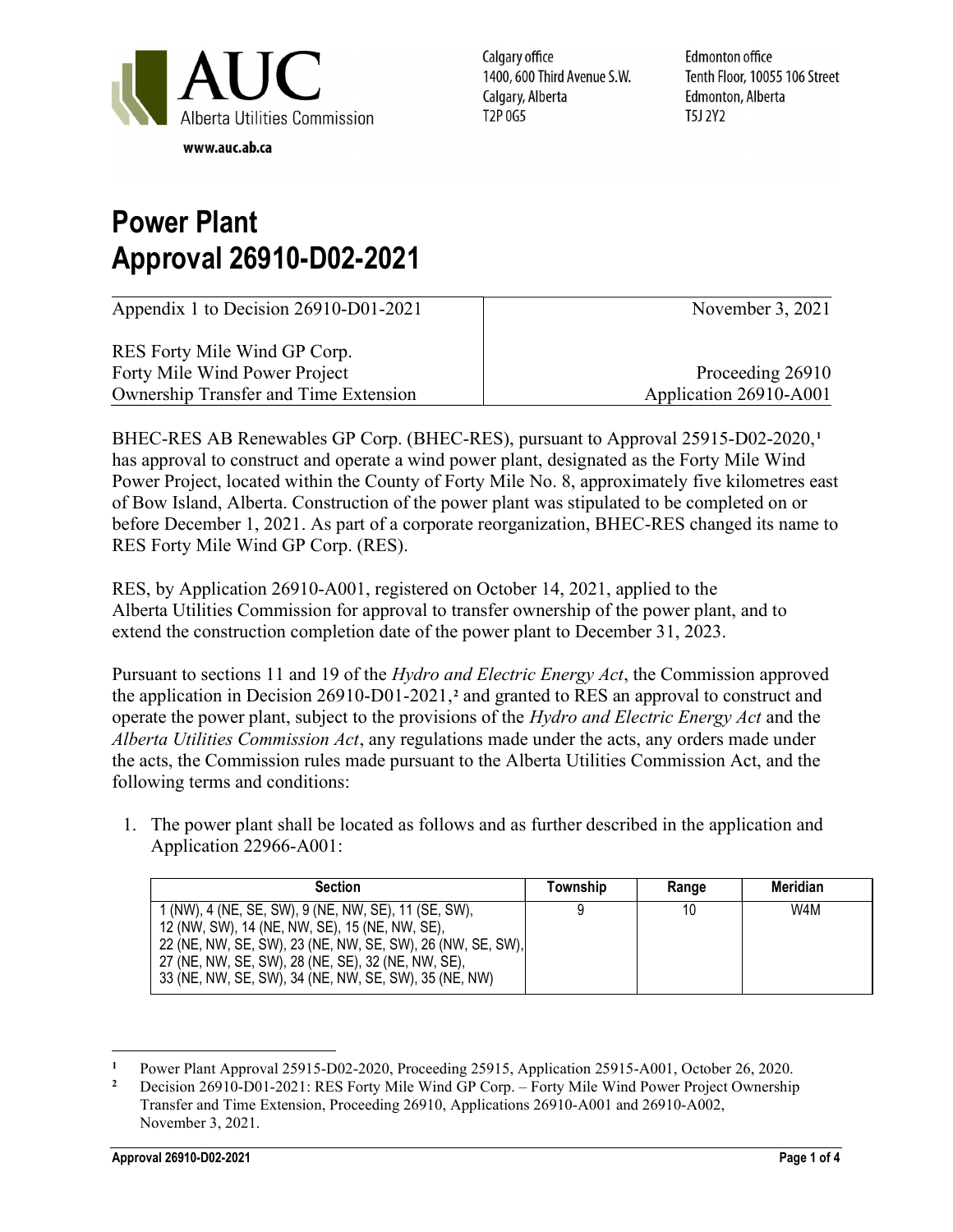| <b>Section</b>                                                                                                                                                                                                                                                                                                          | Township | Range | <b>Meridian</b> |
|-------------------------------------------------------------------------------------------------------------------------------------------------------------------------------------------------------------------------------------------------------------------------------------------------------------------------|----------|-------|-----------------|
| 5 (NE, NW), 7 (NE, NW, SW), 8 (NE, NW, SE), 15 (NW),<br>16 (NW, SW), 17 (NE, NW, SE), 18 (NW, SE, SW),<br>19 (NE, NW, SE, SW), 20 (NE, NW, SE, SW),<br>21 (NE, NW, SE, SW), 22 (SW), 26 (NE, NW, SW),<br>28 (NW, SW), 30 (SW), 32 (NE, SE), 33 (SE, SW),<br>34 (SE, SW), 35 (SE, SW)                                    | 10       | 9     | W4M             |
| 1 (NE, NW, SE, SW), 2 (NE, NW, SE), 3 (NE, NW, SE),<br>4 (NE, NW, SE, SW), 5 (NE, NW, SW), 8 (SW), 11 (SE),<br>12 (SE, SW), 13 (NE, NW, SE), 14 (NE, NW, SW), 15 (NE, SE),<br>22 (NE, NW, SE, SW), 23 (NE, NW, SE), 24 (NW, SE, SW),<br>25 (NW, SE, SW), 26 (NE, SE), 27 (NE, SE), 34 (SE),<br>35 (SE, SW), 36 (NW, SW) | 10       | 10    | W4M             |
| 5 (NE, SE, SW), 6 (NE, SE), 8 (SE), 9 (SE, SW)                                                                                                                                                                                                                                                                          | 11       | 9     | W4M             |
| 1 (NW, SE, SW), 2 (NE), 12 (SW)                                                                                                                                                                                                                                                                                         | 11       | 10    | W4M             |

- 2. The power plant shall consist of 115 Gamesa G132 wind turbines, each rated at 3.465 megawatts (MW), with a total generating capability of 398.475 MW, and as further described in Application 22966-A001.
- 3. Each wind turbine structure shall be installed with its centres at the longitude and latitude coordinates specified in Application 22966-A001. If the structure has to be located more than 100 metres from the specified coordinates, RES must apply to the Commission for an amendment to this approval prior to construction.
- 4. The power plant shall also consist of a 34.5-kilovolt gathering system as described in Application 22966-A001. The gathering system is to be used solely for collecting the electrical energy generated by each turbine and transmitting that electric energy to the Forty Mile 516S Substation.
- 5. The approval is subject to the following conditions which have been described in Decision 25915-D01-2020<sup>3</sup> and Decision 22966-D01-2018:<sup>4</sup>
	- a. The siting, construction and operation of the project's infrastructure will meet all of Alberta Environment and Parks – Fish and Wildlife Stewardship's (AEP) recommended minimum setbacks from wetlands and watercourses for the project, unless AEP has agreed to one or more of the following: a reduced setback; alternative mitigation in the project's renewable energy referral report; or approval under the *Water Act* for the project.
	- b. The siting, construction and operation of the project's infrastructure will meet all of AEP's recommended minimum setbacks for high disturbance level activities from wildlife species at risk habitat features, unless AEP has agreed to one or more of the following: (i) a reduced setback; or alternative mitigation in AEP's Renewable Energy Referral Report for the project.

<sup>3</sup> Decision 25915-D01-2020: BHEC-RES AB Renewables GP Corp. – Forty Mile Wind Power Project Ownership Transfer and Time Extension, Proceeding 25915, Applications 25915-A001 and 25915-A002, October 26, 2020.

<sup>4</sup> Decision 22966-D01-2018: BHEC-RES Alberta G.P. Inc. – Forty Mile Wind Power Project, Proceeding 22966, Application 22966-A001, August 30, 2018.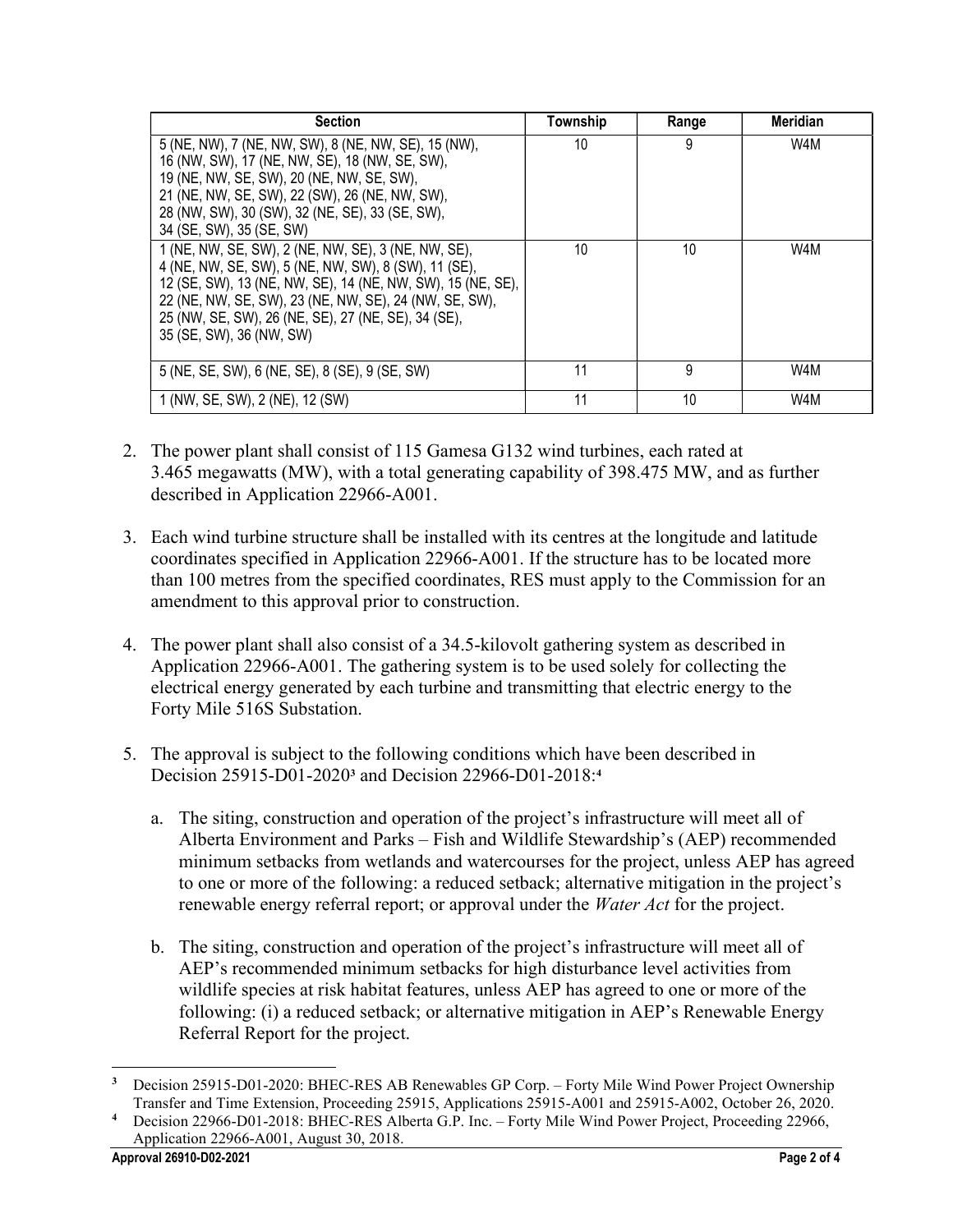- c. If any changes are made to any infrastructure associated with the project, the construction schedule, or the proposed wildlife mitigation measures, RES will submit these changes to AEP for its further review to ensure wildlife and wildlife habitat are protected.
- d. RES shall abide by any requirements and commitments outlined in its final version of the environmental protection plan (EPP) developed for the project. RES shall implement all mitigation measures identified in the EPP and monitor the effectiveness of its mitigation measures. If mitigation measures are unsuccessful, RES, in consultation with AEP, must develop and implement additional mitigation to minimize adverse effects on the environment.
- e. RES shall submit an annual post-construction monitoring survey report to AEP and the Commission within 13 months of the project becoming operational, and on or before the same date every subsequent year for which AEP requires surveys pursuant to subsection 3(3) of Rule 033: Post-approval Monitoring Requirements for Wind and Solar Power Plants.
- f. RES will complete amphibian surveys following AEP survey methodology prior to construction in situations where ground disturbance may occur within 100 metres of potential amphibian breeding pond habitat, including the northern leopard frog and western tiger salamander. This will include spring acoustic surveys, summer visual search shoreline surveys, and, where practicable, will include shoreline and netting surveys following major summer rainfall events for intermittent breeders such as the northern leopard frog and western tiger salamanders. RES will communicate the results of these amphibian surveys to AEP and implement any mitigation measures recommended by AEP.
- g. RES will monitor (for potential breeding impacts, such as nest abandonment or disturbance, nesting success, reduction in nest productivity, and raptor mortality) all eight ferruginous hawk nests within the project area during construction and for at least the first three years of operation.
- h. In addition to any representative turbines in the project area chosen for its post-construction bat carcass surveys in consultation with AEP in accordance with the stratified random sample method, RES shall include any turbines that are located near potential roost sites, reservoirs and areas of foraging habitat which would have a higher risk of bat mortality. Turbines monitored under this requirement would not be counted towards the one third selected using the stratified random sample method.
- i. RES will abide by any requirements, recommendations and directions provided by AEP, whether in the context of a working group or otherwise, including any additional monitoring and mitigation that AEP considers necessary to address cumulative effects occurring from two or more projects within the local area, as defined by AEP.